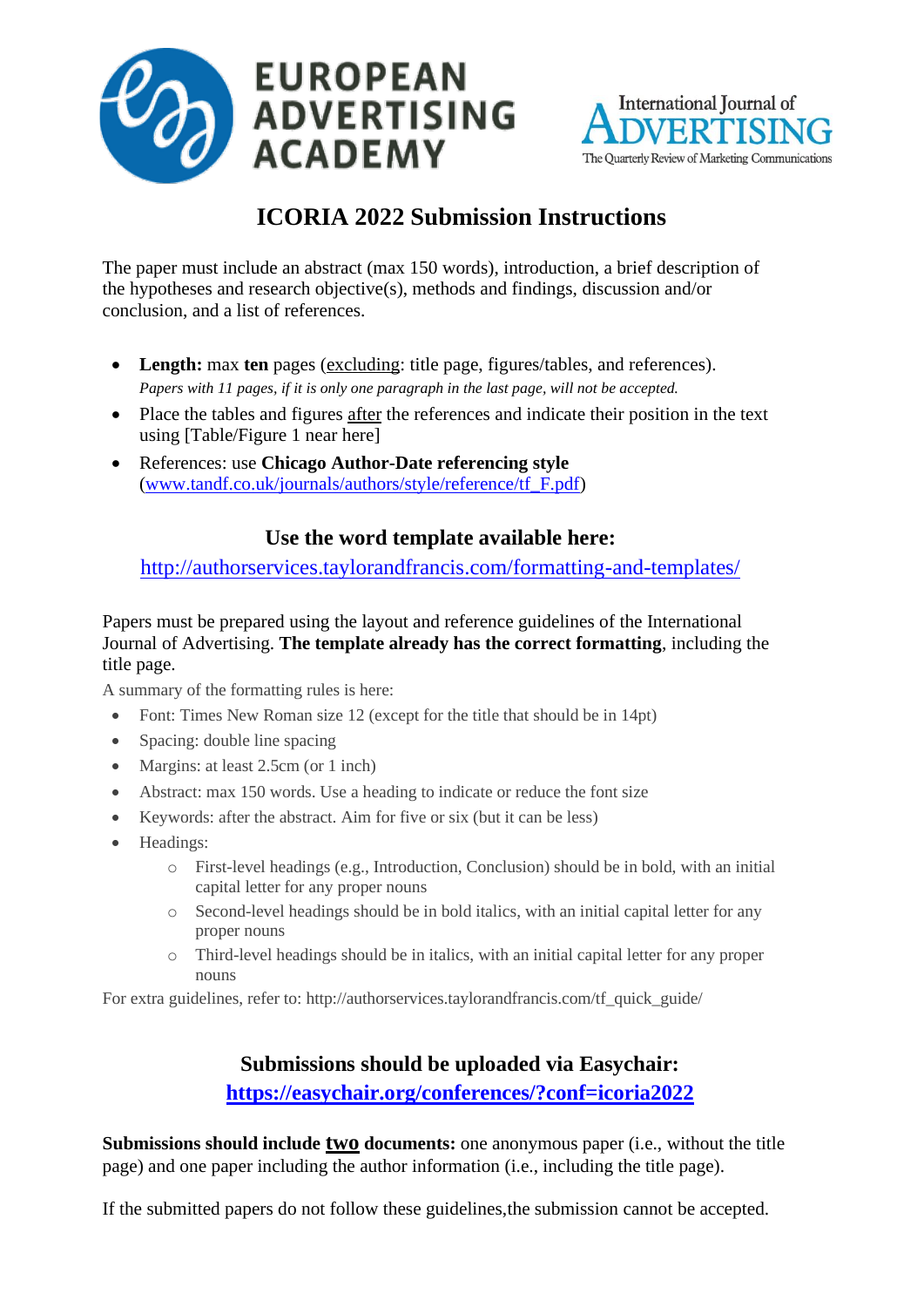



# **Document 1: Anonymous ten-page paper**

Please submit a blind PDF document of the manuscript.

The first page should start with the full title of your paper (Times new Roman 14pt, bold) Blank line Abstract (max 150 words) + keywords Blank line First level heading: Introduction Start of body of text

### **Maximum Length**

Ten (10) A4 pages, excluding tables, figures, and references. Font: Times New Roman, 12 pt., double line spaced. Use margins of at least 2.5 cm (or 1inch).